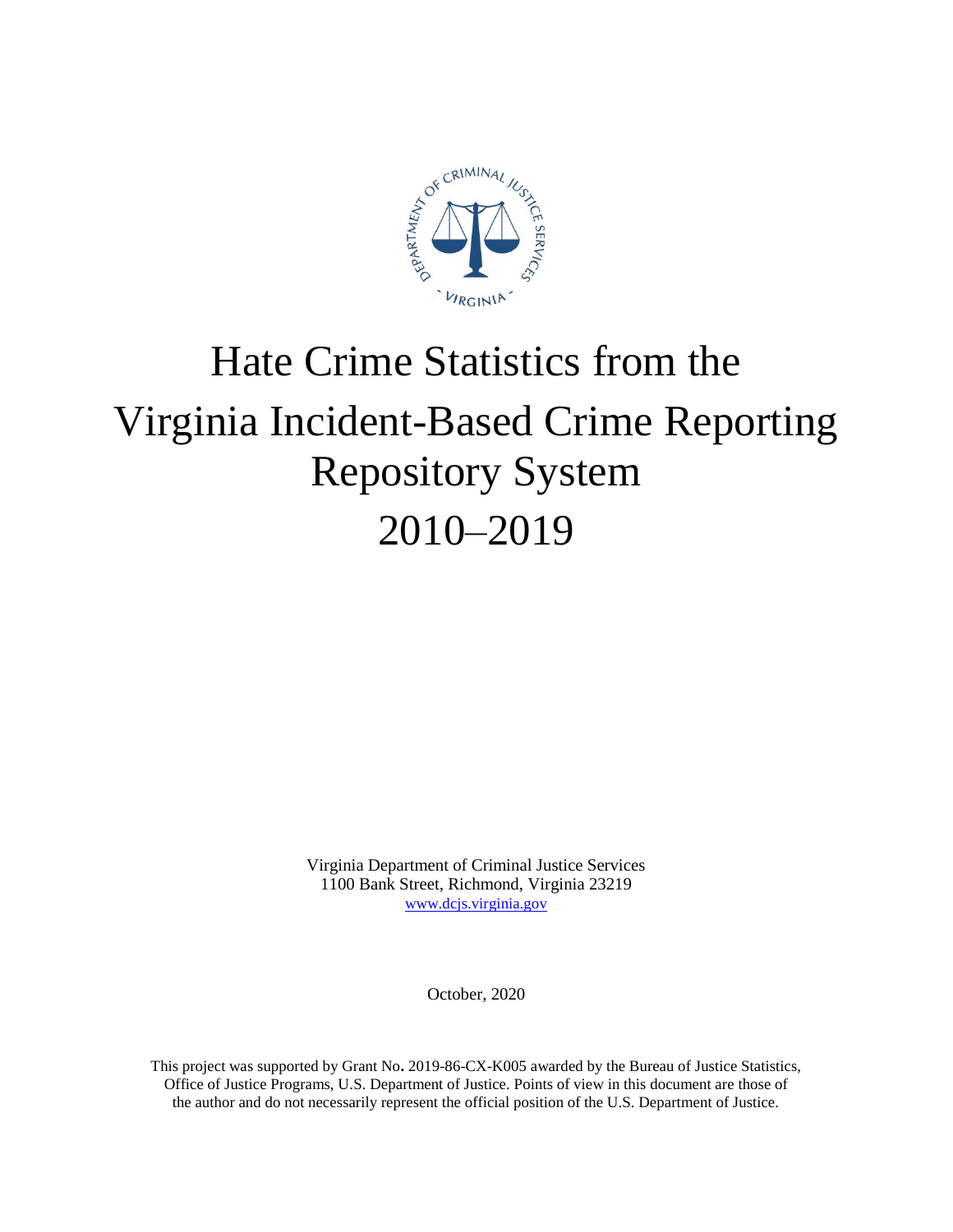## **Hate Crime Statistics from the Virginia Incident-Based Crime Reporting Repository System, 2010–2019**

The FBI's National Incident-Based Reporting System (NIBRS) defines a hate crime as a "criminal offense against a person or property motivated in whole or in part by an offender's bias against a race, religion, disability, sexual orientation, ethnicity, gender, or gender identity." Virginia's statutory definition of a hate crime was traditionally more limited than the federal definition, applying only to offenses committed against a person "because of race, religion, or national origin," but became aligned with the federal definition on July 1, 2020. Despite the limited definition of a hate crime under Virginia law, hate crime reporting in Virginia incident-based Uniform Crime Reports (VAIBRS) has been fully compliant with NIBRS hate crime definitions since 2019. Table 1 shows the types of bias motivation reportable in NIBRS and VAIBRS.

Table 1. Bias Motivation Types Reported in Virginia Incident-Based Uniform Crime Reports

| Race                                            | Sexual Orientation                                   |
|-------------------------------------------------|------------------------------------------------------|
| • Anti American Indian/Alaskan Native           | • Anti-Bisexual                                      |
| • Anti-Asian/Pacific Islander                   | • Anti-Female Homosexual (Lesbian)                   |
| • Anti-Black or African American                | • Anti-Heterosexual                                  |
| • Anti-Multi-Racial Group                       | • Anti-Lesbian, Gay, Bisexual or Transgender (Group) |
| • Anti-White                                    | • Anti-Male Homosexual (Gay)                         |
| Religion                                        | Disability                                           |
| • Anti-Atheist/Agnostic                         | • Anti-Mental Disability                             |
| • Anti-Catholic                                 | • Anti-Physical Disability                           |
| • Anti-Eastern Orthodox (Greek, Russian, etc.)* |                                                      |
| • Anti-Islamic (Muslim)                         | Gender Identity*                                     |
| • Anti-Jewish                                   | • Anti-Gender Non-Conforming                         |
| • Anti-Multi-Religious Group                    | • Anti-Transgender                                   |
| • Anti-Other Christian*                         |                                                      |
| • Anti-Other Religion                           | Gender*                                              |
| • Anti-Protestant                               | • Anti-Female                                        |
| $\bullet$ Anti-Sikh*                            | $\bullet$ Anti-Male                                  |
|                                                 | *First reported in VAIBRS in 2018                    |
| Ethnicity                                       |                                                      |
| $\bullet$ Anti-Arab                             |                                                      |
| • Anti-Hispanic or Latino                       |                                                      |

Gender Bias and Gender Identity Bias were not reported in VAIBRS as distinct bias types until 2018, although Gender Identity Bias was reported previously in "Anti-Lesbian, Gay, Bisexual or Transgender (Group)." Therefore, the dataset for these crimes is very small and cannot yet be meaningfully interpreted. There were also several types of religious bias that were first reported in VAIBRS in 2018 (see Table 1).

● Anti-Other Ethnicity/National Origin

This paper describes trends and characteristics of hate crimes in Virginia from calendar year (CY) 2010 through 2019 from VAIBRS. Statistics on hate crime offenses, victims and offenders are discussed, and the characteristics of the seven bias types are examined.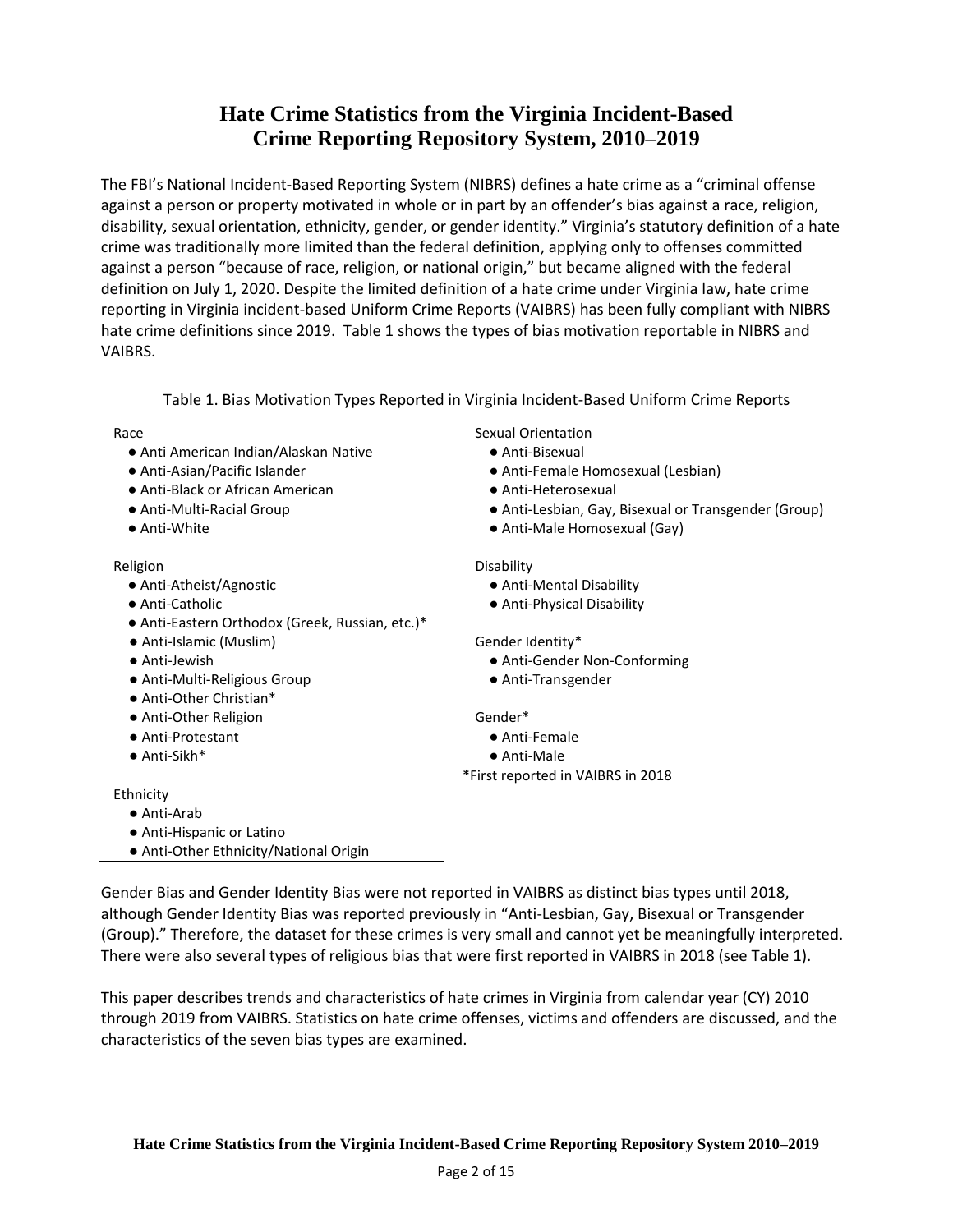## **Definitions**

Crime classifications for this analysis are:

*Violent Offenses*: Murder and non-negligent manslaughter, rape, robbery, sodomy, sexual assault with an object, robbery, aggravated assault, simple assault, intimidation, and kidnaping/abduction. These offenses, with the exception of robbery, are all crimes against persons.

*Property Offenses*: Robbery, burglary, larceny-theft, motor vehicle theft, destruction-damagevandalism, counterfeiting/forgery, fraud, embezzlement, and stolen property offenses.

*Crimes Against Society*: Drug-narcotic violations, pornography-obscene material, and weapon law violations.

(Note that this is not a complete list of the crimes that are reportable in NIBRS, but is the list of offenses that were reported as hate crimes in Virginia from 2010 through 2019.)

All violent crimes except robbery are counts of victims. Robbery and all other property and society crimes are counts of offenses.

In NIBRS, victim-offender relationships are reported for crimes against persons and for individuals who are the victims of robbery. In this analysis, since robbery is counted as a crime against property, individual victims of hate crime involving robbery are not included in the counts of victim-offender relationships.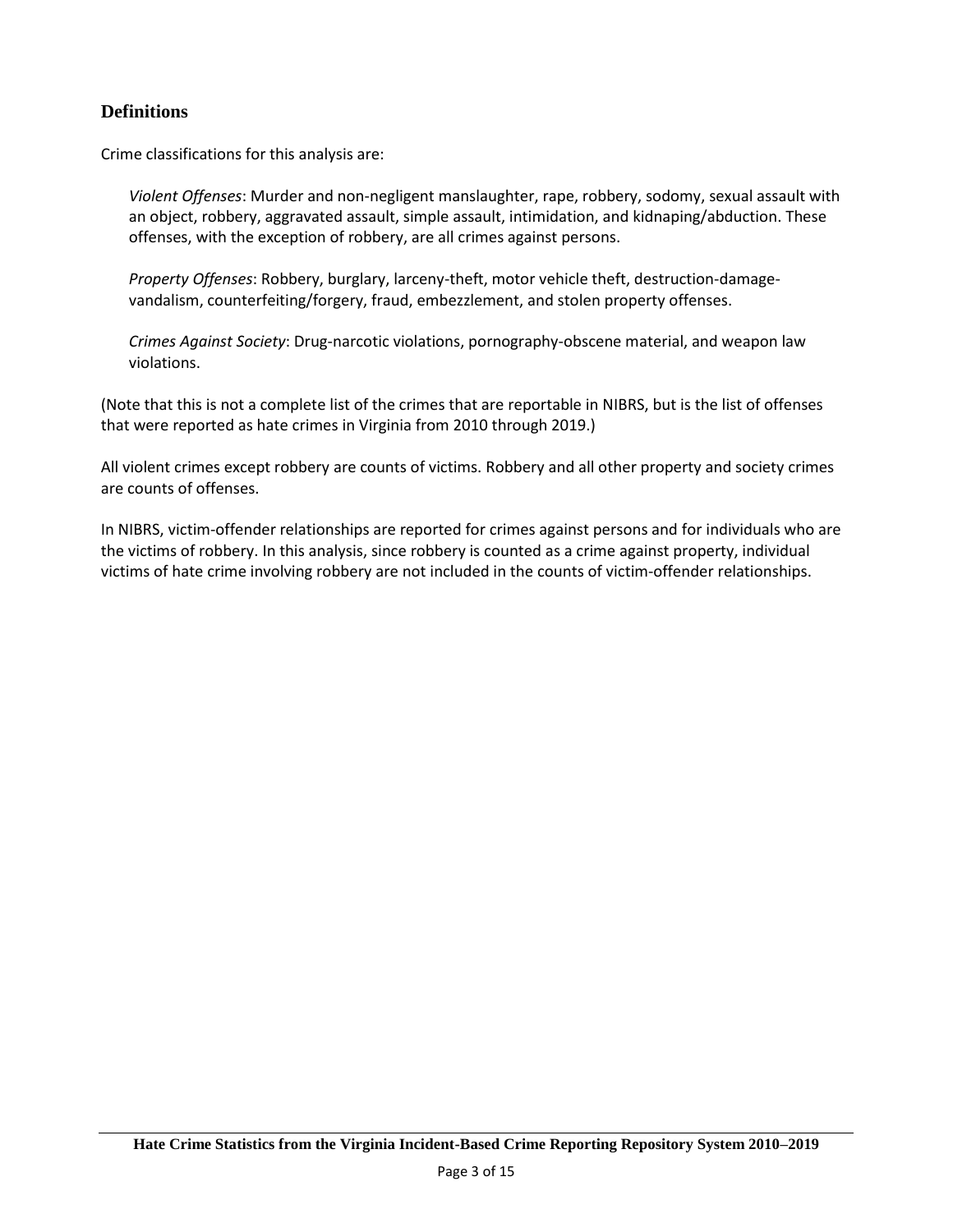## **Findings**

From 2010 to 2019, a total of 1,496 hate crimes was reported in Virginia. These crimes involved 1,694 offenses, 1,750 victims, 1,231 known offenders, and 447 arrests and exceptional clearances.

#### *Hate Crime Offenses*

Over 4.5 million criminal offenses were reported in VAIBRS between 2010 and 2019. As seen in Table 2, 1,694 of these offenses were classified as hate crimes, or crimes motivated by the bias of the offender(s).

|       |       |     | Number of hate crimes    |                |     |     | Rate per 100,000 population    |     |
|-------|-------|-----|--------------------------|----------------|-----|-----|--------------------------------|-----|
| Year  | Total |     | Violent Property Society |                |     |     | Total Violent Property Society |     |
| 2010  | 205   | 114 | 90                       | $\mathbf{1}$   | 2.6 | 1.4 | 1.1                            | 0.0 |
| 11    | 173   | 86  | 84                       | 3              | 2.1 | 1.1 | 1.0                            | 0.0 |
| 12    | 159   | 80  | 74                       | 5              | 1.9 | 1.0 | 0.9                            | 0.1 |
| 13    | 131   | 60  | 69                       | $\overline{2}$ | 1.6 | 0.7 | 0.8                            | 0.0 |
| 14    | 139   | 82  | 54                       | 3              | 1.7 | 1.0 | 0.6                            | 0.0 |
| 15    | 164   | 89  | 62                       | 13             | 2.0 | 1.1 | 0.7                            | 0.2 |
| 16    | 161   | 97  | 56                       | 8              | 1.9 | 1.2 | 0.7                            | 0.1 |
| 17    | 215   | 104 | 99                       | 12             | 2.5 | 1.2 | 1.2                            | 0.1 |
| 18    | 159   | 85  | 62                       | 12             | 1.9 | 1.0 | 0.7                            | 0.1 |
| 19    | 188   | 128 | 54                       | 6              | 2.2 | 1.5 | 0.6                            | 0.1 |
| Total | 1,694 | 925 | 704                      | 65             | 2.0 | 1.1 | 0.8                            | 0.1 |

Table 2. Annual hate crime totals and rates, 2010–2019

The total number of hate crimes annually ranged between 131 and 215, and the overall number of hate crimes decreased by 17 from 2010 to 2019. Over this ten-year period, violence was involved in 55% (N=925) of all hate crimes, crimes against property were 42% (N=704) of all hate crimes, and 3% (N=65) of hate crimes were crimes against society.

Figure 1 shows the rate of hate crimes per 100,000 population, by crime classification.



Figure1. Hate crime rates by crime classification, 2010–2019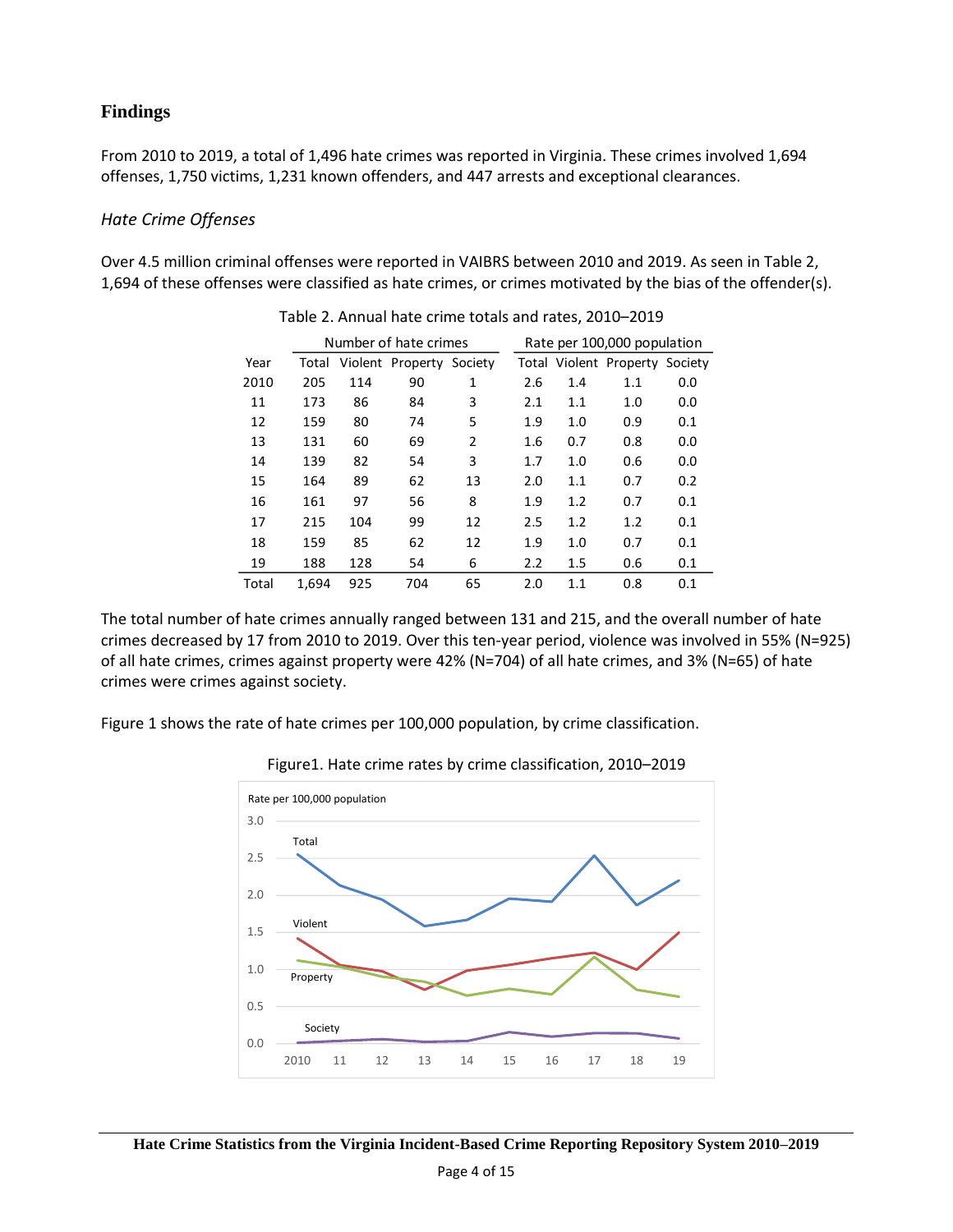The overall hate crime rate decreased by 15% over the decade, from 2.6 per 100,000 population in 2010 to 2.2 in 2019. By crime class, over the 10-year period, the rate of hate crime involving violence increased by 7%, from 1.4 to 1.5 hate crimes per 100,000 population, while the rate of hate crime against property decreased from 1.1 per 100,000 population to 0.6. The rates of hate crimes against society were very low but increased slightly over the 10-year period.

Table 3 shows the total number of hate crimes by bias type and crime type from 2010–2019. In the aggregate, most hate crimes involved violence, specifically assaults. Aggravated assault, simple assault, and intimidation together comprised 53% of all hate crimes, and comprised 96% of all violent hate crimes. However, destruction-damage-vandalism was the single most frequently reported type of hate crime. More than one-third of all hate crimes reported by police during this period (349, or 36%) involved destructiondamage-vandalism of property.

|                                      |       |      |     | Sexual               |           |            | Gender       |                |
|--------------------------------------|-------|------|-----|----------------------|-----------|------------|--------------|----------------|
|                                      | Total | Race |     | Religion Orientation | Ethnicity | Disability | Identity     | Gender         |
| Total number of offenses             | 1,694 | 929  | 276 | 260                  | 167       | 57         | 3            | $\overline{2}$ |
| Violent total                        | 925   | 512  | 91  | 168                  | 124       | 26         | 2            | 2              |
| Murder and Nonnegligent Manslaughter | 3     | 2    | 0   | 0                    | 0         | 1          | 0            | 0              |
| Rape                                 | 6     | 1    | 1   | 4                    | 0         | 0          | 0            | 0              |
| Robbery                              | 17    | 4    | 3   | 3                    | 5         | 2          | 0            | 0              |
| Aggravated Assault                   | 115   | 64   | 5   | 25                   | 18        | 2          | 1            | 0              |
| Simple Assault                       | 452   | 257  | 32  | 87                   | 58        | 17         | 0            | 1              |
| Intimidation                         | 324   | 182  | 49  | 48                   | 43        | 0          | 1            | 1              |
| Other Person Crime                   | 8     | 2    | 1   | 1                    | 0         | 4          | 0            | 0              |
| Property total                       | 704   | 384  | 182 | 79                   | 39        | 19         | $\mathbf{1}$ | 0              |
| Burglary                             | 19    | 8    | 5   | 1                    | 1         | 4          | 0            | 0              |
| Larceny-Theft                        | 41    | 16   | 9   | 8                    | 2         | 6          | 0            | 0              |
| <b>MVT</b>                           | 1     | 0    | 0   | 0                    | 0         | 1          | 0            | 0              |
| Other Property Offense               | 27    | 11   | 5   | 4                    | 3         | 3          | 1            | 0              |
| Destruction-Damage-Vandalism         | 616   | 349  | 163 | 66                   | 33        | 5          | 0            | 0              |
| Society total                        | 65    | 33   | 3   | 13                   | 4         | 12         | $\Omega$     | 0              |
| <b>Drug-Narcotics Violations</b>     | 31    | 10   | 2   | 11                   | 1         | 7          | 0            | 0              |
| Pornography-Obscene Material         | 6     | 3    | O   | 0                    | 0         | 3          | 0            | 0              |
| <b>Weapon Law Violations</b>         | 28    | 20   | 1   | 2                    | 3         | 2          | 0            | 0              |

#### Table 3. Total number of hate crimes by bias type and crime type, 2010–2019

Other person crime includes kidnapping and forcible fondling.

Other property crime includes counterfeiting/forgery, fraud, embezzlement, and stolen property offenses.

Racially-motivated hate crimes (N=929) were the most frequently reported type of hate crime in Virginia from 2010–2019, and amounted to more than all other types of hate crimes combined (N=765).

Although racial bias was the most frequently reported type of hate crime over the decade, Table 4 shows that the percentage of hate crimes motivated by racial bias decreased by 10% over time, from 61% of bias crimes in 2010 to 51% in 2019. At the same time, the percentage of crimes motivated by sexual orientation increased from around 8% in 2010 to 17% in 2019 (see Table 4 and Figure 2). This was the largest increase in a bias motivation hate crime type over the decade.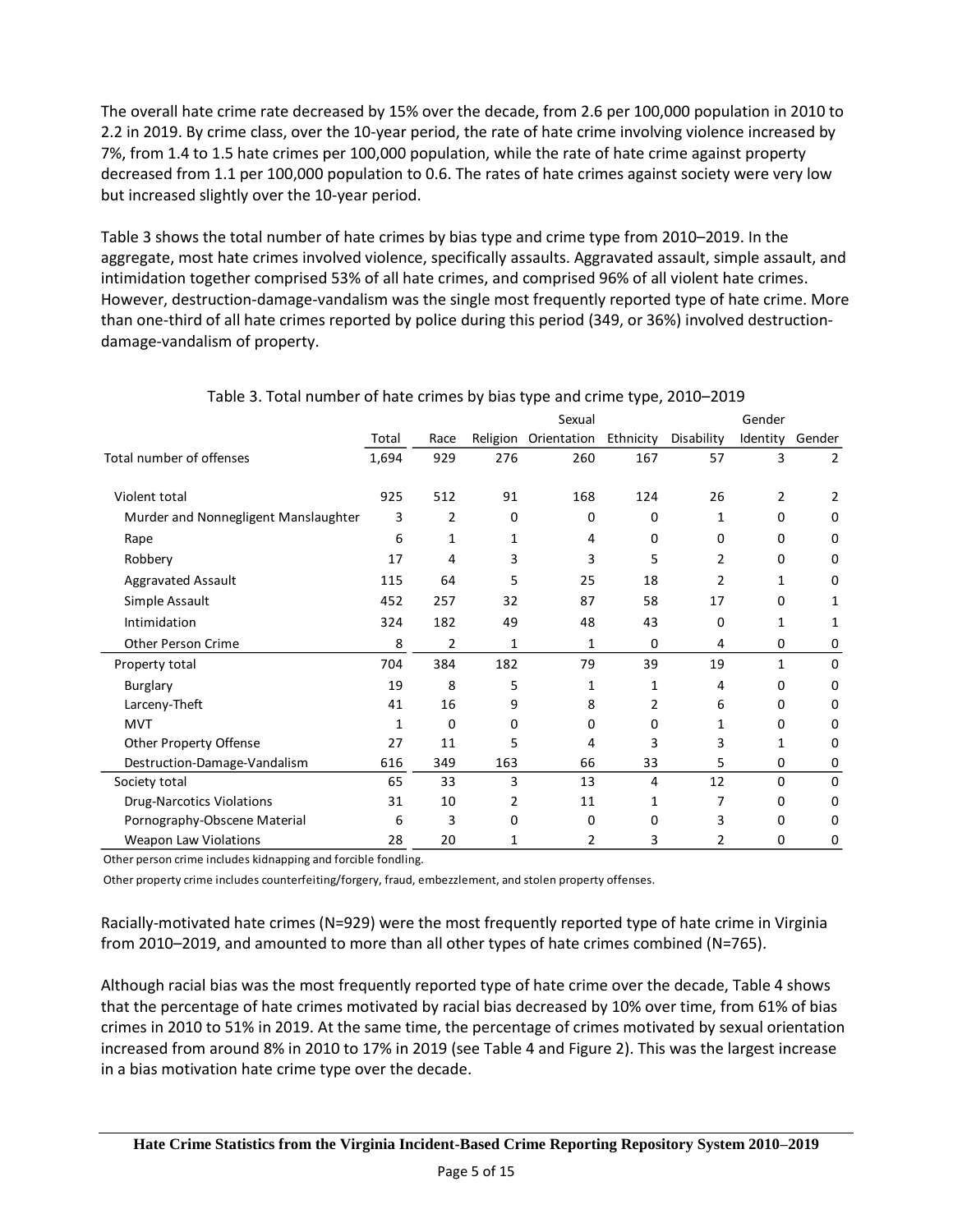|            |             |       | Percent distribution by bias motivation |          |           |             |            |           |         |  |  |
|------------|-------------|-------|-----------------------------------------|----------|-----------|-------------|------------|-----------|---------|--|--|
|            | Number of   |       |                                         |          |           | Sexual      |            | Gender    |         |  |  |
| Year       | hate crimes | Total | Race                                    | Religion | Ethnicity | Orientation | Disability | ldentitv* | Gender* |  |  |
| 2010       | 205         | 100.0 | 61.5                                    | 14.1     | 13.2      | 7.8         | 3.4        | n/a       | n/a     |  |  |
| 2019       | 188         | 100.0 | 51.1                                    | 14.4     | 13.3      | 17.0        | 2.1        | 1.6       | 0.5     |  |  |
| $10$ -year | 1,695       | 100.0 | 54.8                                    | 16.3     | 9.9       | 15.3        | 3.4        | 0.2       | 0.1     |  |  |

Table 4. Distribution of hate crimes by bias type and year, 2010 and 2019

\*Gender identity and gender bias were not reported as distinct categories in VAIBRS until 2018.



Figure 2. Percentage of hate crimes by bias type and year, 2010 and 2019

The percentage of hate crimes motivated by religious bias was practically unchanged from 2010 (14.1%) to 2019 (14.4%). The trend was similar for the percentage of hate crimes motivated by the victim's ethnicity, which moved slightly from 13.2% of all hate crime in 2010 to 13.3% in 2019.

Gender identity and gender bias were not reported in VAIBRS until 2018. Hate crimes motivated by the victim's gender identity comprised almost 2% of all hate crimes in 2019, and bias crimes motivated by the victim's gender were less than 1% of all hate crimes reported in 2019. Due to the small numbers of these crimes reported to date, at this time it is difficult to provide any context for these numbers.

Although the number of hate crimes decreased from 2010 to 2019, hate crimes became more violent over this period. Table 5 shows that 56% of all hate crimes in 2010 involved a violent offense, while 68% of all hate crimes in 2019 involved violence. The overall proportion of hate crimes involving property crime decreased from 44% in 2010 to 29% in 2019. While small in numbers, the portion of hate crime involving crimes against society, such as weapon law violations, increased six-fold, from 0.5% in 2010 to 3% in 2019.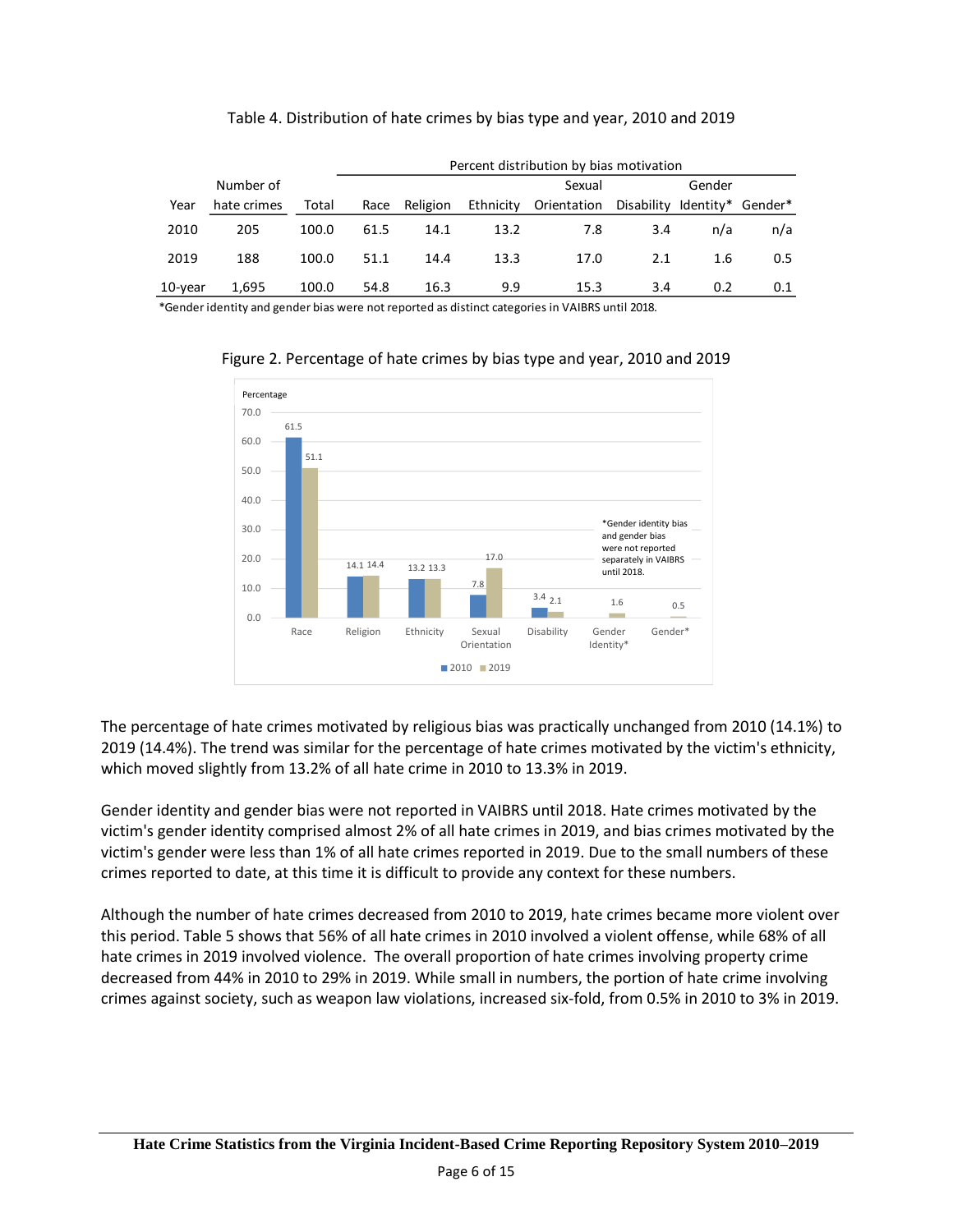|                      |       | Distribution of hate crime offenses by bias type, 2010 and 2019 |       |                                                |       |       |           |         |  |  |  |
|----------------------|-------|-----------------------------------------------------------------|-------|------------------------------------------------|-------|-------|-----------|---------|--|--|--|
|                      |       | Sexual<br>Gender                                                |       |                                                |       |       |           |         |  |  |  |
|                      | Total |                                                                 |       | Race Religion Orientation Ethnicity Disability |       |       | Identity* | Gender* |  |  |  |
| 2010                 |       |                                                                 |       |                                                |       |       |           |         |  |  |  |
| Number of offenses   | 205   | 126                                                             | 29    | 16                                             | 27    | 7     | n/a       | n/a     |  |  |  |
| Percent distribution | 100.0 | 100.0                                                           | 100.0 | 100.0                                          | 100.0 | 100.0 | n/a       | n/a     |  |  |  |
| Violent              | 55.6  | 54.0                                                            | 37.9  | 75.0                                           | 74.1  | 42.9  | n/a       | n/a     |  |  |  |
| Property             | 43.9  | 46.0                                                            | 62.1  | 18.8                                           | 25.9  | 57.1  | n/a       | n/a     |  |  |  |
| Society              | 0.5   | 0.0                                                             | 0.0   | 6.3                                            | 0.0   | 0.0   | n/a       | n/a     |  |  |  |
| 2019                 |       |                                                                 |       |                                                |       |       |           |         |  |  |  |
| Number of offenses   | 188   | 96                                                              | 27    | 32                                             | 25    | 4     | 3         | 1       |  |  |  |
| Percent distribution | 100.0 | 100.0                                                           | 100.0 | 100.0                                          | 100.0 | 100.0 | 100.0     | 100.0   |  |  |  |
| Violent              | 68.1  | 70.8                                                            | 48.1  | 68.8                                           | 72.0  | 100.0 | 66.7      | 100.0   |  |  |  |
| Property             | 28.7  | 25.0                                                            | 48.1  | 28.1                                           | 28.0  | 0.0   | 33.3      | 0.0     |  |  |  |
| Society              | 3.2   | 4.2                                                             | 3.7   | 3.1                                            | 0.0   | 0.0   | 0.0       | 0.0     |  |  |  |

Table 5. Distribution of hate crimes by bias type and crime class, 2010 and 2019

\*Gender identity and gender bias were not reported as distinct categories in VAIBRS until 2018.

Property offenses were more often involved in hate crimes motivated by religious bias than any other bias type. Hate crimes motivated by bias against race, religion, and disability all became more violent in 2019 than in 2010.

Table 6 shows the types of weapons involved in hate crimes by bias type from 2010–2019. A weapon of some type was present in 92% of hate crimes.

|                               |       |       | Sexual      |           |          |            | Gender       |        |
|-------------------------------|-------|-------|-------------|-----------|----------|------------|--------------|--------|
|                               | Total | Race  | Orientation | Ethnicity | Religion | Disability | identity     | Gender |
| Total number of offenses*     | 627   | 349   | 121         | 84        | 43       | 28         | $\mathbf{1}$ |        |
| % offenses any weapon present | 91.9  | 92.6  | 90.9        | 92.9      | 93.0     | 85.7       | 0.0          | 100.0  |
| % offenses firearm present    | 7.0   | 7.7   | 5.8         | 7.1       | 4.7      | 7.1        | 0.0          | 0.0    |
| Total number of weapon types  | 639   | 354   | 123         | 88        | 44       | 28         | 1            | 1      |
| Percent distribution total    | 100.0 | 100.0 | 100.0       | 100.0     | 100.0    | 100.0      | 100.0        | 100.0  |
| Hands/Fist/Feet               | 64.6  | 61.0  | 74.0        | 67.0      | 68.2     | 57.1       | 0.0          | 100.0  |
| Other Weapon                  | 17.5  | 20.6  | 8.9         | 17.0      | 15.9     | 21.4       | 0.0          | 0.0    |
| None or Unknown               | 8.3   | 7.6   | 8.9         | 6.8       | 9.1      | 14.3       | 100.0        | 0.0    |
| Handgun or other firearm      | 6.9   | 7.6   | 5.7         | 6.8       | 4.5      | 7.1        | 0.0          | 0.0    |
| Knife/Cutting Instrument      | 2.7   | 3.1   | 2.4         | 2.3       | 2.3      | 0.0        | 0.0          | 0.0    |

Table 6. Weapon use in hate crimes by bias type and weapon type, 2010–2019

\*Weapon type is reportable only for murder, rape and forcible fondling, kidnapping, robbery, aggravated and simple assault, extortion, and weapon law violations.

There are more weapon types than offenses because up to three weapon types may be reported for each offense.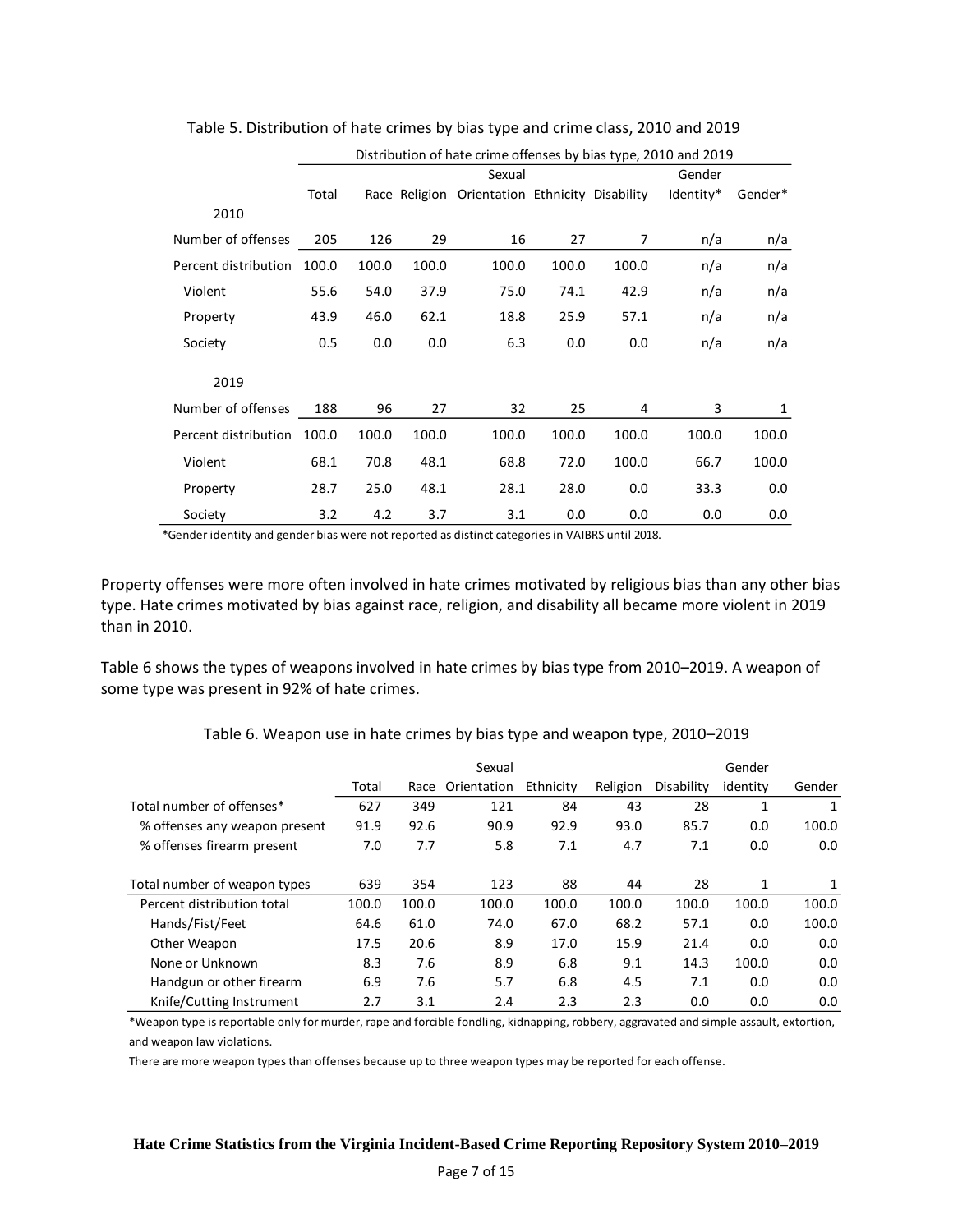In nearly 65% of the hate crime cases where a weapon was present, the weapon was hands/fist/feet. Hands/fist/feet was the most common weapon type across all bias types. Firearms were used in slightly less than 7% of the cases where a weapon was present. A cutting instrument was involved in less than 3% of cases. Other weapons made up about 17% of the weapons present, and can include blunt objects, motor vehicles, poison/drugs, and/or other objects used to inflict harm.

Table 7 shows the location of the hate crimes reported in Virginia by bias type from 2010–2019.

|                        |       |       |          | Sexual      |           |            | Gender   |        |
|------------------------|-------|-------|----------|-------------|-----------|------------|----------|--------|
|                        | Total | Race  | Religion | Orientation | Ethnicity | Disability | Identity | Gender |
| <b>Total offenses</b>  | 1,694 | 929   | 276      | 260         | 167       | 57         | 3        | 2      |
| Offense location total | 100.0 | 100.0 | 100.0    | 100.0       | 100.0     | 100.0      | 100.0    | 100.0  |
| Public Area            | 48.3  | 48.0  | 55.4     | 44.6        | 49.7      | 29.8       | 66.7     | 50.0   |
| Residential            | 30.3  | 29.0  | 28.6     | 37.3        | 24.0      | 49.1       | 33.3     | 0.0    |
| Commercial Area        | 12.9  | 14.1  | 8.7      | 9.6         | 19.2      | 12.3       | 0.0      | 0.0    |
| Other                  | 6.3   | 6.5   | 5.4      | 6.9         | 4.8       | 8.8        | 0.0      | 50.0   |
| Outdoors               | 2.1   | 2.5   | 1.8      | 1.5         | 2.4       | 0.0        | 0.0      | 0.0    |

Table 7. Location of hate crimes by bias type, 2010–2019

Almost half (48.3%) of all hate crimes occurred in a public area (airport, park, community center, etc.), with another 30% occurring in a residential setting, and 13% occurring in a commercial area. Public area was the most frequent location for all bias types except for bias based on disability (almost 50% of these crimes occurred in a residential location).

Appendix A contains more detailed tables of counts of hate crimes by expanded bias types, crime types, and by year.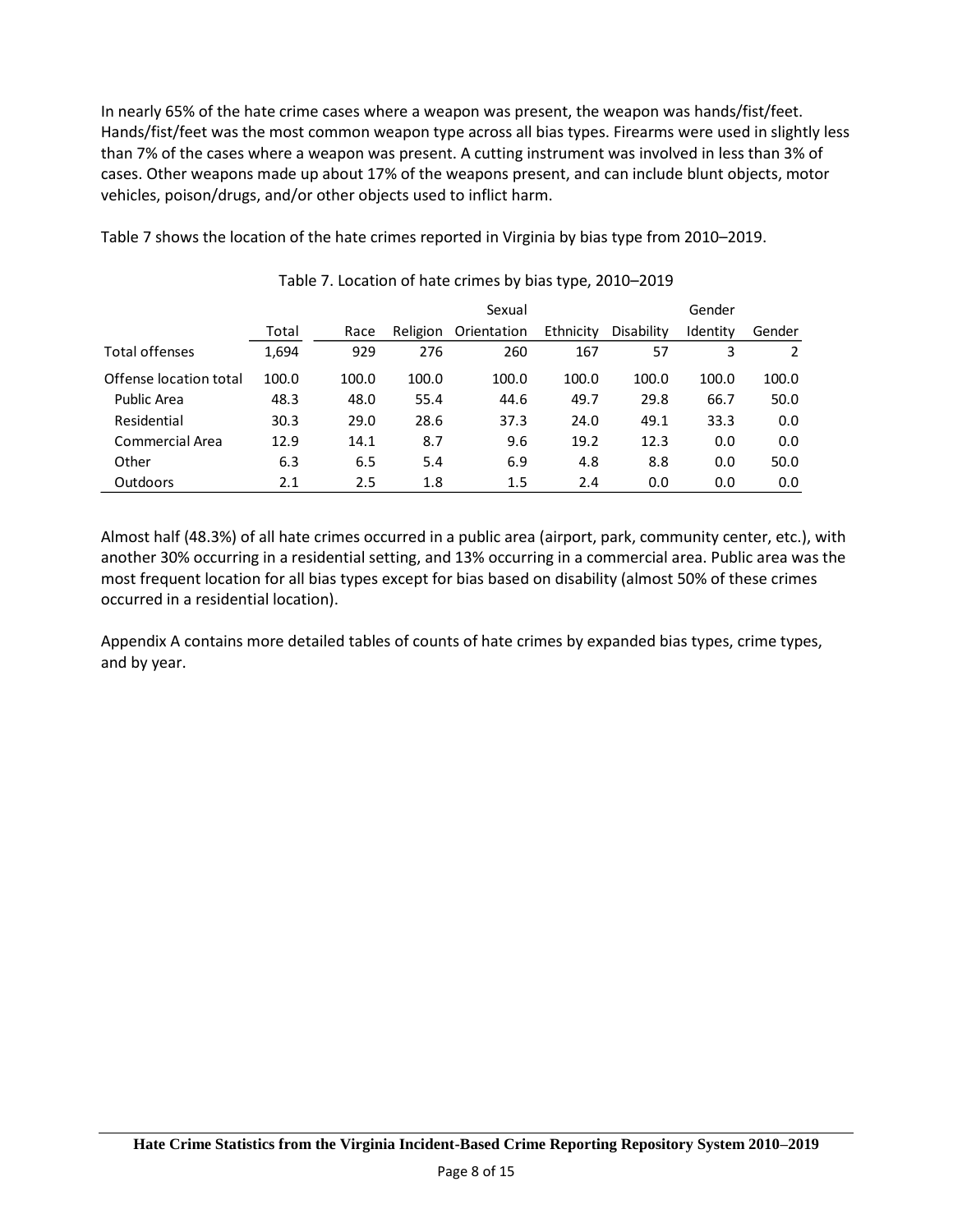#### *Hate Crime Victims*

Table 8 shows the annual distribution of hate crimes in Virginia by victim type from 2010 through 2019. The 1,694 hate crimes reported in Virginia from 2010–2019 involved 1,750 victims. Nine victim types are reportable in VAIBRS, and any of these can be the victim of a hate crime.

|       |       |             | <b>Business or</b> |                      |    |                |         |       |
|-------|-------|-------------|--------------------|----------------------|----|----------------|---------|-------|
| Year  | Total | Individual* | Financial          | Government Religious |    | Society/Public | Unknown | Other |
| 2010  | 205   | 157         | 28                 | 12                   | 4  |                | 2       | 1     |
| 11    | 183   | 138         | 19                 | 14                   | 6  | 3              | 3       | 0     |
| 12    | 165   | 122         | 13                 | 13                   | 8  | 5              | 2       | 2     |
| 13    | 135   | 88          | 17                 | 16                   | 7  | 2              | 4       | 1     |
| 14    | 140   | 115         | 16                 | 4                    | 1  | 3              | 0       | 1     |
| 15    | 168   | 127         | 14                 | 4                    | 4  | 13             | 4       | 2     |
| 16    | 165   | 136         | 9                  | 10                   | 1  | 8              | 0       |       |
| 17    | 225   | 160         | 26                 | 18                   | 7  | 12             | 2       | 0     |
| 18    | 174   | 132         | 18                 | 9                    | 0  | 12             | 0       | 3     |
| 19    | 190   | 151         | 15                 | 16                   | 1  | 6              | 1       | 0     |
| Total | 1,750 | 1,326       | 175                | 116                  | 39 | 65             | 18      | 11    |
|       |       |             |                    |                      |    |                |         |       |

Table 8. Number of hate crime victims by victim type and year, 2010–2019

\*Includes 9 law enforcement victims

The annual number of hate crime victims ranged from a low of 135 in 2013 to a high of 225 in 2017. From 2010–2019, three out of every four victims of a hate crime were individuals (N=1,326, 76%), including nine law enforcement officers. Businesses or Financial institutions were the second largest group (10%) of hate crime victims. Each of the other victim types made up less than 7% of hate crime victims.

Table 9 shows the demographic characteristics of the 1,326 hate crimes against individuals.

|                                   |       |       | Sexual      |          |           |            | Gender   |                |
|-----------------------------------|-------|-------|-------------|----------|-----------|------------|----------|----------------|
|                                   | Total | Race  | Orientation | Religion | Ethnicity | Disability | Identity | Gender         |
| Number of victims                 | 1,326 | 735   | 230         | 163      | 152       | 41         | 3        | $\overline{2}$ |
| Victim characteristic (% victims) |       |       |             |          |           |            |          |                |
| Sex                               | 100.0 | 100.0 | 100.0       | 100.0    | 100.0     | 100.0      | 100.0    | 100.0          |
| Male                              | 64.9  | 61.8  | 78.3        | 57.7     | 71.1      | 51.2       | 66.7     | 50.0           |
| Female                            | 34.8  | 37.7  | 21.7        | 42.3     | 28.9      | 48.8       | 33.3     | 50.0           |
| Sex Unknown                       | 0.3   | 0.5   | 0.0         | 0.0      | 0.0       | 0.0        | 0.0      | 0.0            |
| Age                               | 100.0 | 100.0 | 100.0       | 100.0    | 100.0     | 100.0      | 100.0    | 100.0          |
| Up to age 17                      | 15.0  | 15.2  | 16.5        | 12.9     | 14.5      | 14.6       | 0.0      | 0.0            |
| 18 to 24                          | 17.2  | 15.1  | 34.3        | 9.2      | 10.5      | 17.1       | 0.0      | 0.0            |
| 25 to 34                          | 19.6  | 18.2  | 20.0        | 14.1     | 30.3      | 19.5       | 33.3     | 100.0          |
| 35 to 49                          | 24.8  | 26.5  | 14.3        | 29.4     | 28.9      | 22.0       | 0.0      | 0.0            |
| 50 to 64                          | 16.4  | 17.6  | 11.7        | 22.7     | 11.8      | 14.6       | 33.3     | 0.0            |
| 65 or older                       | 4.9   | 4.9   | 2.2         | 9.2      | 2.6       | 9.8        | 33.3     | 0.0            |
| Age unknown                       | 2.0   | 2.4   | 0.9         | 2.5      | 1.3       | 2.4        | 0.0      | 0.0            |
| Race or ethnicity                 | 100.0 | 100.0 | 100.0       | 100.0    | 100.0     | 100.0      | 100.0    | 100.0          |
| White non-Hispanic                | 46.3  | 37.7  | 57.8        | 77.3     | 31.6      | 61.0       | 100.0    | 100.0          |
| Black non-Hispanic                | 37.3  | 52.2  | 28.7        | 11.7     | 9.2       | 26.8       | 0.0      | 0.0            |
| Other non-Hispanic                | 4.7   | 5.6   | 0.9         | 4.9      | 7.2       | 0.0        | 0.0      | 0.0            |
| Hispanic any race                 | 9.2   | 2.7   | 10.0        | 3.7      | 46.1      | 7.3        | 0.0      | 0.0            |
| Race or Ethnicity Unknown         | 2.6   | 1.8   | 2.6         | 2.5      | 5.9       | 4.9        | 0.0      | 0.0            |

Table 9. Demographic characteristics of individual hate crime victims, 2010–2019

**Hate Crime Statistics from the Virginia Incident-Based Crime Reporting Repository System 2010–2019**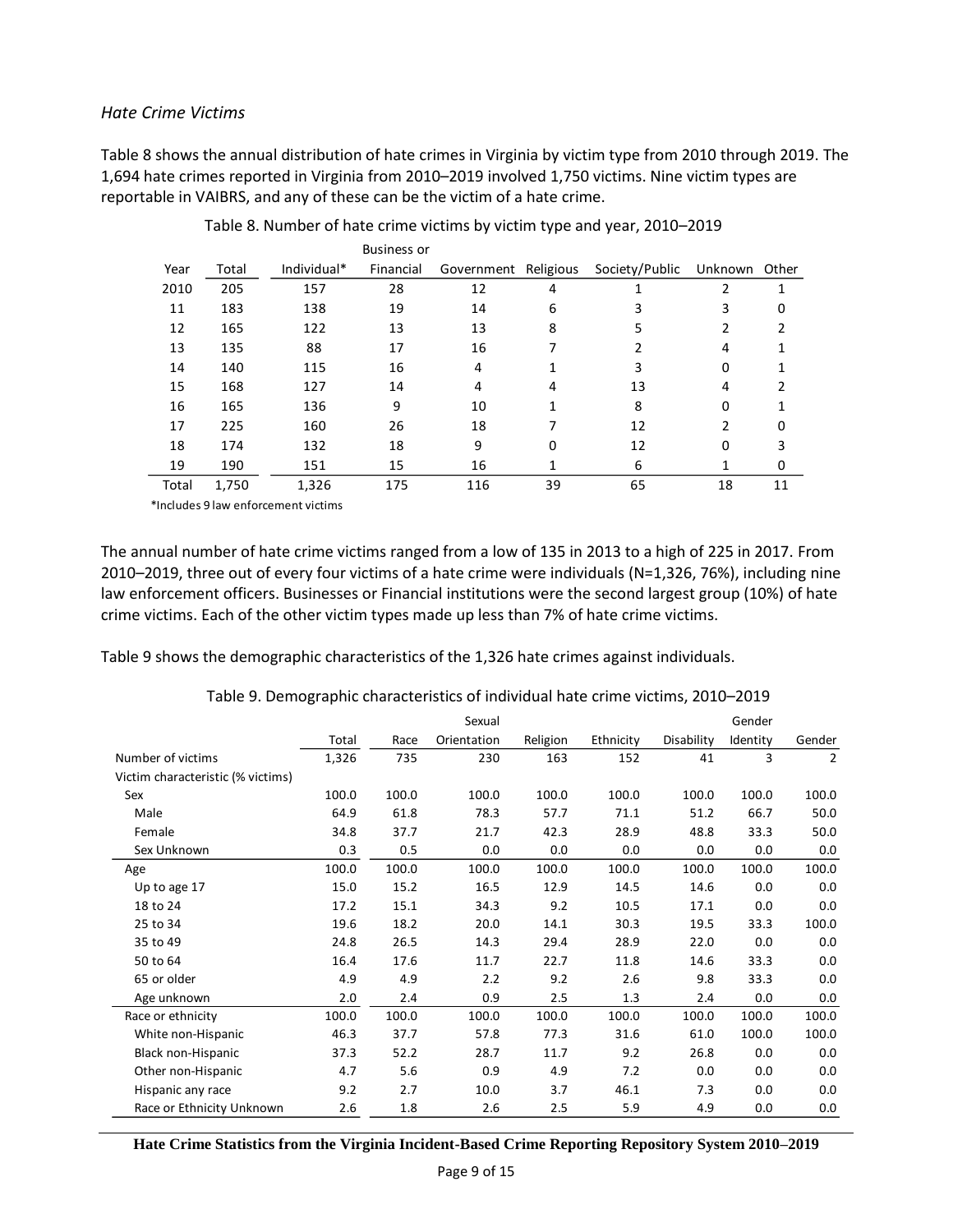Overall, almost 65% of the individual victims of hate crimes were males. Males were the predominant victims by gender across all type of bias motivation. Females made up about 35% of the victims. Males were most represented among victims of sexual orientation bias (78%), and were least represented among victims of disability bias (51.2%). Disability bias victims, although small in number, was the only group of victims that were about equally split between males (51.2%) and females (48.8%).

The predominant age groups among hate crime victims were ages 25–34 (19.6%) and 35–49 (24.8%). These two age groups were the predominant groups for all types of bias, except for victims of bias based on sexual orientation where the age group 18–24 made up more than 34%.

Overall, victims under the age of 18 represented about 15% of hate crime victims, with a similar percentage across all types of bias. Individuals age 65 and older made up about 5% of all hate crime victims.

Overall, white, non-Hispanics made up the largest racial/ethnic group among hate crime victims (46.3%), followed by black, non-Hispanic victims (37.3%). There was more variation among the other types of bias motivation. White, non-Hispanics made up the largest group of victims of bias based on religion (77.3%), disability (61%), and sexual orientation (57.8%). Black, non-Hispanics made up more than half (52.2%) of the victims of racial bias. Hispanics were the largest group of victims based on ethnic bias (46.1%).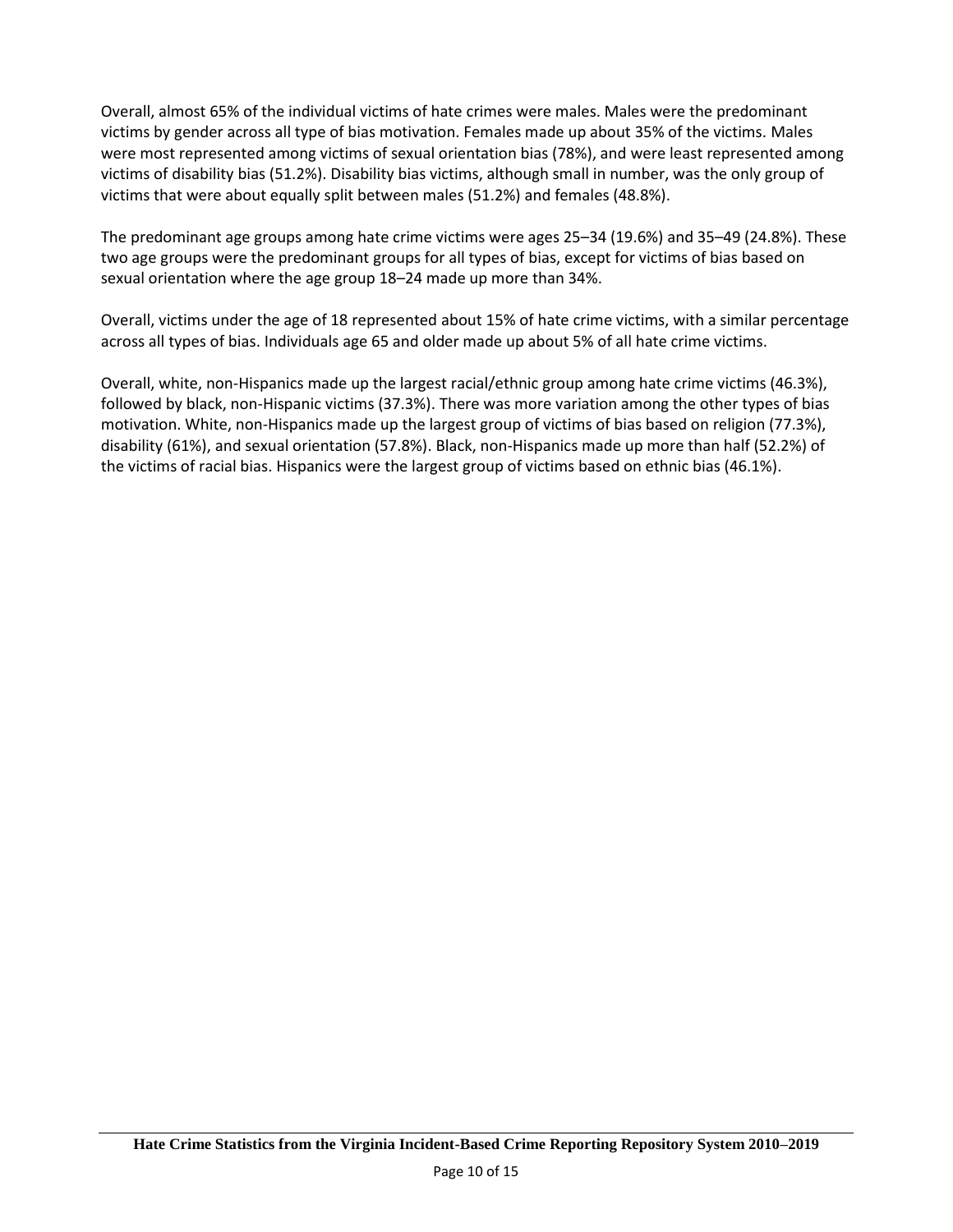#### *Hate Crime Offenders*

Table 10 shows the demographic makeup of the 1,231 offenders in hate crime incidents reported in Virginia from 2010–2019.

|                                   |       |       | Sexual      |          |           |            | Gender   |        |
|-----------------------------------|-------|-------|-------------|----------|-----------|------------|----------|--------|
|                                   | Total | Race  | Orientation | Religion | Ethnicity | Disability | Identity | Gender |
| Total number of offenders         | 1,231 | 695   | 223         | 140      | 123       | 47         | 1        | 2      |
| Offender characteristic (% total) |       |       |             |          |           |            |          |        |
| Sex                               | 100.0 | 100.0 | 100.0       | 100.0    | 100.0     | 100.0      | 100.0    | 100.0  |
| Male                              | 69.1  | 68.6  | 76.2        | 58.6     | 69.1      | 74.5       | 100.0    | 50.0   |
| Female                            | 14.4  | 13.8  | 14.3        | 12.1     | 18.7      | 17.0       | 0.0      | 50.0   |
| Sex Unknown                       | 16.5  | 17.6  | 9.4         | 29.3     | 12.2      | 8.5        | 0.0      | 0.0    |
| Age                               | 100.0 | 100.0 | 100.0       | 100.0    | 100.0     | 100.0      | 100.0    | 100.0  |
| Up to age 17                      | 19.4  | 19.3  | 18.8        | 19.3     | 17.9      | 25.5       | 100.0    | 50.0   |
| 18 to 24                          | 19.1  | 17.1  | 27.8        | 15.7     | 19.5      | 17.0       | 0.0      | 0.0    |
| 25 to 34                          | 13.2  | 12.7  | 14.8        | 7.9      | 16.3      | 19.1       | 0.0      | 50.0   |
| 35 to 49                          | 13.1  | 14.1  | 11.7        | 12.1     | 13.0      | 8.5        | 0.0      | 0.0    |
| 50 to 64                          | 8.2   | 8.8   | 4.9         | 7.1      | 8.9       | 17.0       | 0.0      | 0.0    |
| 65 or older                       | 1.9   | 2.3   | 0.9         | 1.4      | 1.6       | 2.1        | 0.0      | 0.0    |
| Age unknown                       | 25.2  | 25.8  | 21.1        | 36.4     | 22.8      | 10.6       | 0.0      | 0.0    |
| Race                              | 100.0 | 100.0 | 100.0       | 100.0    | 100.0     | 100.0      | 100.0    | 100.0  |
| White                             | 51.6  | 51.8  | 48.9        | 55.0     | 51.2      | 51.1       | 100.0    | 50.0   |
| <b>Black</b>                      | 27.0  | 26.0  | 36.8        | 11.4     | 29.3      | 34.0       | 0.0      | 50.0   |
| Other                             | 1.5   | 1.9   | 0.4         | 0.7      | 1.6       | 2.1        | 0.0      | 0.0    |
| Race unknown                      | 20.0  | 20.3  | 13.9        | 32.9     | 17.9      | 12.8       | 0.0      | 0.0    |

Table 10. Demographic characteristics of hate crime offenders, 2010–2019

Overall, nearly 70% of the hate crime offenders were male, and more than half (51.6%) were white (race was unknown for 20% of offenders). As a group, whites and males were the largest demographic category of offenders across all types of bias crimes. Females made up less than 15% of hate crime offenders (gender was unknown for 16% of victims). Younger people made up a larger percentage of hate crime offenders than they made up of hate crime victims. Persons under age 25 made up about 38% of hate crime offenders, but only 32% of hate crime victims. Persons 65 or older made up less than 2% of hate crime offenders.

Table 11 shows the distribution of victim-offender relationships (VOR) in hate crimes where the victim was an individual. A known VOR was coded for about three-quarters of the offenses reported.

|                      |       |       | Sexual                |       | Gender   |            |          |        |
|----------------------|-------|-------|-----------------------|-------|----------|------------|----------|--------|
|                      | Total | Race  | Orientation Ethnicity |       | Religion | Disability | Identity | Gender |
| Number of VORs*      | 1,410 | 787   | 312                   | 168   | 103      | 36         | 2        | 2      |
| VOR distribution (%) | 100.0 | 100.0 | 100.0                 | 100.0 | 100.0    | 100.0      | 100.0    | 100.0  |
| Family or Intimate   | 3.8   | 2.3   | 5.1                   | 2.4   | 1.0      | 36.1       | 0.0      | 50.0   |
| Otherwise Known      | 31.7  | 33.2  | 25.0                  | 35.1  | 29.1     | 47.2       | 50.0     | 50.0   |
| Stranger             | 25.2  | 26.3  | 27.9                  | 22.0  | 24.3     | 0.0        | 0.0      | 0.0    |
| Victim Was Offender  | 4.1   | 5.5   | 2.9                   | 1.2   | 3.9      | 0.0        | 0.0      | 0.0    |
| Relationship unknown | 23.1  | 22.1  | 30.4                  | 22.0  | 18.4     | 2.8        | 0.0      | 0.0    |
| No offender          | 12.1  | 10.7  | 8.7                   | 17.3  | 23.3     | 13.9       | 50.0     | 0.0    |
|                      |       |       |                       |       |          |            |          |        |

Table 11. Distribution of hate crime victim-offender relationships, 2010–2019

\*VORs reported only for hate crime victims of a person offense (N=978)

**Hate Crime Statistics from the Virginia Incident-Based Crime Reporting Repository System 2010–2019**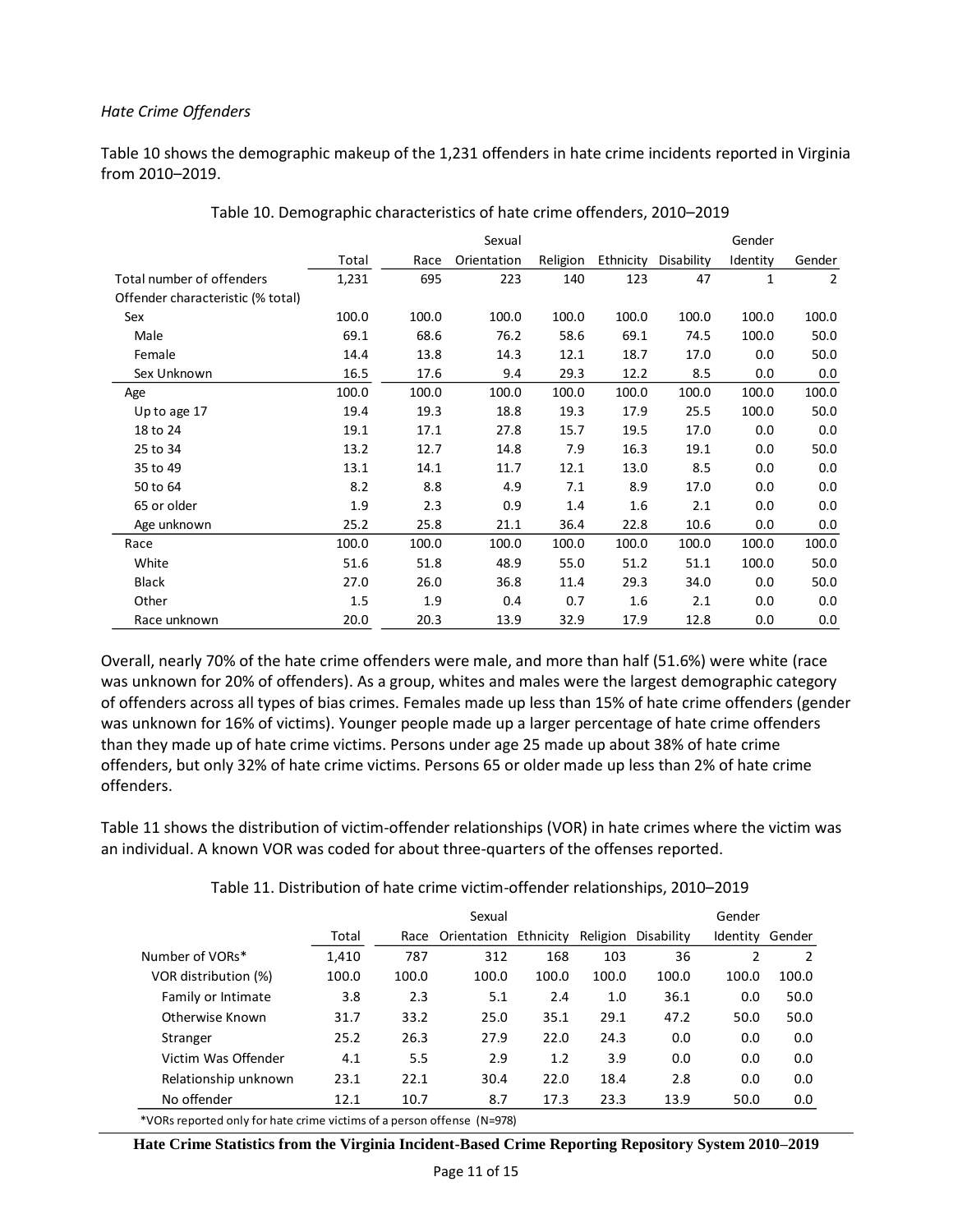Overall, the most frequent victim-offender relationship in hate crimes was Otherwise Known (31.7%; the victim knew the offender, but in a way that doesn't fall under the intimate or family codes). Otherwise Known was the most frequent VOR for all bias types other than sexual orientation. Stranger (25.2%) was the second most frequent known VOR reported.

Family or intimate VORs were rare in hate crimes, and made up less than 4% of the overall VORs. The one exception to this was for bias based on disability, in which 36.1% of the VORs were coded as Family or Intimate (although this was based on only 36 cases).

Table 12 shows the number of arrests and exceptional clearances association with hate crimes reported in Virginia from 2010–2019.

| Table 12. Distribution of hate crime arrests and clearances, 2010-2019 |  |  |
|------------------------------------------------------------------------|--|--|
|                                                                        |  |  |

|                                   |       |       |           |       | Sexual                          | Gender |          |         |
|-----------------------------------|-------|-------|-----------|-------|---------------------------------|--------|----------|---------|
|                                   | Total | Race  | Ethnicity |       | Religion Orientation Disability |        | Identity | Gender  |
| Number of hate crime<br>incidents | 1.496 | 796   | 149       | 262   | 230                             | 54     |          |         |
| Percent cleared                   |       |       |           |       |                                 |        |          |         |
| exceptionally or by arrest        | 29.9% | 32.2% | 30.9%     | 18.3% | 32.6%                           | 40.7%  | 0.0%     | $0.0\%$ |

Overall, about 30% of the hate crimes reported had a related arrest/clearance reported. The highest percentage of arrests reported was for bias crimes based on disability (40.7%) and the lowest crimes based on religion (18.3%)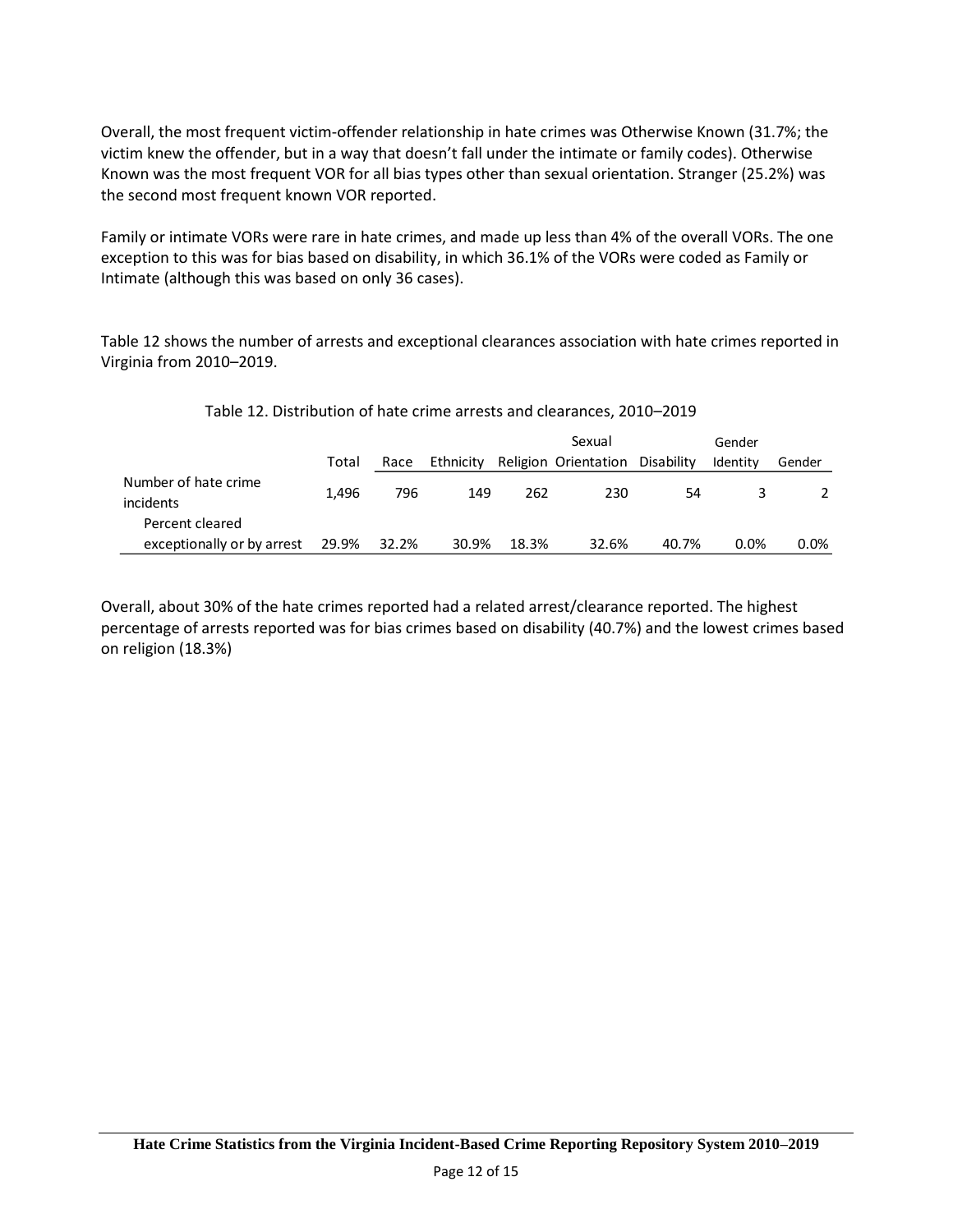## **Summary**

- Between 2010 and 2019, a total of 1,496 hate crimes was reported in Virginia. These crimes included 1,694 offenses, 1,750 victims, 1,231 known offenders, and 447 arrests and exceptional clearances.
- The overall number of hate crimes decreased by 17 over the 10-year period, from 205 in 2010 to 188 in 2019. The rate of hate crimes reported (per 100,000 population) over this period decreased from 2.6 in 2010 to 2.2 in 2019.
- Virginia averaged about 170 hate crimes (about two crimes per 100,000 population) in each year from 2010–2019. The number of crimes reported in a single year ranged from 131 to 205.
- Racially-motivated hate crimes were the most frequently reported type of hate crime. The 929 racially-motivated hate crimes over the decade were more than half of all types of hate crimes reported.
- Violence was involved in 55% of the hate crimes reported. Of these crimes involving violence, 96% involved aggravated assault, simple assault, or intimidation.
- Destruction, damage, and vandalism made up 87% of hate crimes against property.
- Nearly 70% of the hate crime offenders were male, and slightly more than half (51.6%) were white.
- As a group, white males made up the largest demographic category of offenders across all types of bias crimes.
- The largest increase in bias type reported over the 10-year period was for crimes based on sexual orientation. These rose from 8% of all hate crime in 2010 to 17% of all crimes in 2019.
- Persons under age 25 made up about 38% of hate crime offenders, but only 32% of hate crime victims. Persons 65 or older made up less than 2% of hate crime offenders.
- The most frequent victim-offender relationship in hate crimes was Otherwise Known (31.7%).
- Overall, about 30% of the hate crimes reported had a related arrest/exceptional clearance reported.
- Almost half (48.3%) of all hate crimes occurred in a public area, while 30% occurred in a residential setting.
- A weapon of some type was present in 92% of hate crimes where a weapon type is reportable. In nearly 65% of the hate crime cases where a weapon was present, the weapon was hands/fist/feet. Hands/fist/feet was the most common weapon type across all bias types. Firearms were used in slightly less than 7% of the cases where a weapon was present.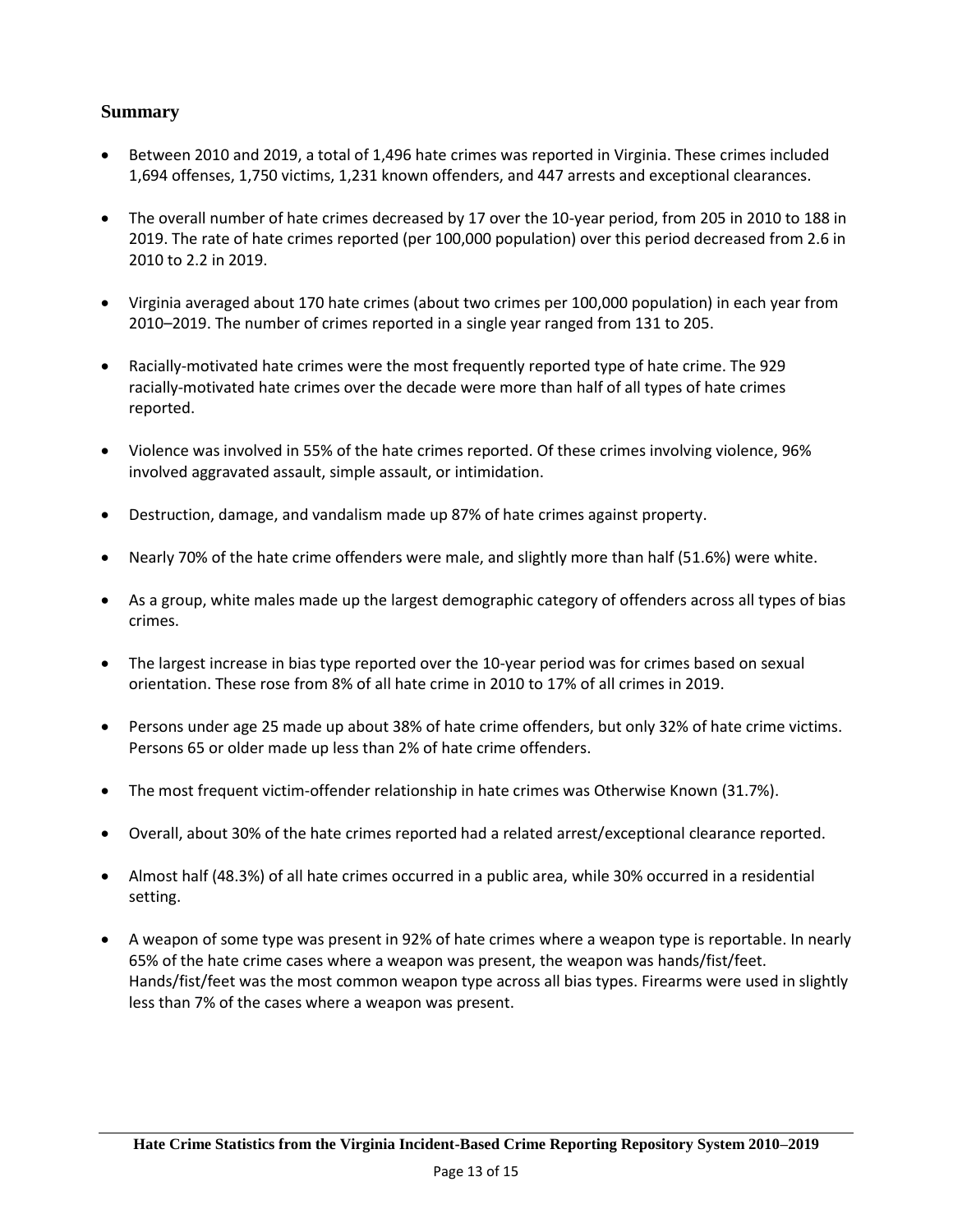## **Appendix A. Detailed Hate Crime Tables**

|                                               | Annual number of hate crimes |                |                |                |             |     |                |     |                |                | 10-year        |                      |
|-----------------------------------------------|------------------------------|----------------|----------------|----------------|-------------|-----|----------------|-----|----------------|----------------|----------------|----------------------|
|                                               | 2010                         | 11             | 12             | 13             | 14          | 15  | 16             | 17  | 18             | 19             |                | <b>Total Percent</b> |
| Total                                         | 205                          | 173            | 159            | 131            | 139         | 164 | 161            | 215 | 159            | 188            | 1,694          | 100.0                |
| Race                                          | 126                          | 87             | 96             | 76             | 83          | 93  | 83             | 101 | 88             | 96             | 929            | 54.8                 |
| Anti-Black or African American                | 82                           | 63             | 77             | 59             | 55          | 64  | 47             | 75  | 61             | 67             | 650            | 38.4                 |
| Anti-White                                    | 27                           | 12             | 7              | 8              | 19          | 22  | 26             | 15  | 15             | 13             | 164            | 9.7                  |
| Anti-Asian/Pacific Islander                   | 4                            | 3              | 6              | 6              | 4           | 3   | 3              | 3   | 3              | 8              | 43             | 2.5                  |
| Anti-Multi-Racial Group                       | 9                            | 8              | 5              | $\overline{2}$ | 1           | 3   | 5              | 7   | 6              | 8              | 54             | 3.2                  |
| Anti American Indian/Alaskan Native           | 4                            | 1              | 1              | 1              | 4           | 1   | 2              | 1   | 3              | 0              | 18             | 1.1                  |
| Religion                                      | 29                           | 30             | 23             | 31             | 18          | 23  | 25             | 44  | 26             | 27             | 276            | 16.3                 |
| Anti-Jewish                                   | 18                           | 15             | 10             | 12             | 9           | 8   | 6              | 22  | 15             | 12             | 127            | 7.5                  |
| Anti-Islamic (Muslim)                         | 5                            | 5              | 6              | 5              | 5           | 7   | 7              | 9   | 5              | 8              | 62             | 3.7                  |
| Anti-Multi-Religious Group                    | 3                            | 4              | 5              | 0              | 2           | 1   | 5              | 7   | 0              | 1              | 28             | 1.7                  |
| Anti-Other Religion                           | 0                            | 3              | $\mathbf{1}$   | 6              | 1           | 3   | 2              | 3   | 3              | 1              | 23             | 1.4                  |
| Anti-Protestant                               | 2                            | $\overline{2}$ | 0              | 4              | 0           | 4   | 1              | 3   | $\mathbf{1}$   | 2              | 19             | 1.1                  |
| Anti-Catholic                                 | 1                            | 0              | $\mathbf{1}$   | 4              | 1           | 0   | $\overline{2}$ | 0   | 1              | 1              | 11             | 0.6                  |
| Anti-Atheist/Agnostic                         | $\mathbf 0$                  | $\mathbf 1$    | $\mathbf 0$    | 0              | $\mathbf 0$ | 0   | 2              | 0   | $\mathbf 0$    | 0              | 3              | 0.2                  |
| Anti-Eastern Orthodox (Greek, Russian, etc.)* | n/a                          | n/a            | n/a            | n/a            | n/a         | n/a | n/a            | n/a | 0              | 1              | 1              | 0.1                  |
| Anti-Sikh*                                    | n/a                          | n/a            | n/a            | n/a            | n/a         | n/a | n/a            | n/a | 0              | 1              | $\mathbf 1$    | 0.1                  |
| Anti-Other Christian*                         | n/a                          | n/a            | n/a            | n/a            | n/a         | n/a | n/a            | n/a | 1              | 0              | 1              | 0.1                  |
| Sexual Orientation                            | 16                           | 27             | 31             | 13             | 22          | 24  | 28             | 42  | 25             | 32             | 260            | 15.3                 |
| Anti-Male Homosexual (Gay)                    | 9                            | 16             | 19             | 5              | 12          | 11  | 13             | 17  | 11             | 15             | 128            | 7.6                  |
| Anti-Lesbian, Gay, Bisexual or Transgender    | 6                            | 11             | 11             | 4              | 5           | 4   | 11             | 17  | 10             | 12             | 91             | 5.4                  |
| Anti-Female Homosexual (Lesbian)              | $\mathbf{1}$                 | 0              | $\mathbf{1}$   | 4              | 4           | 3   | 1              | 3   | $\overline{2}$ | 4              | 23             | 1.4                  |
| Anti-Bisexual                                 | 0                            | 0              | $\mathbf 0$    | 0              | 0           | 5   | 2              | 4   | $\overline{2}$ | 1              | 14             | 0.8                  |
| Anti-Heterosexual                             | 0                            | 0              | 0              | 0              | 1           | 1   | $\mathbf{1}$   | 1   | 0              | 0              | 4              | 0.2                  |
| Ethnicity                                     | 27                           | 23             | 6              | 8              | 13          | 18  | 17             | 21  | 9              | 25             | 167            | 9.9                  |
| Anti-Hispanic or Latino                       | 18                           | 12             | 6              | 4              | 6           | 3   | 6              | 11  | 3              | 13             | 82             | 4.8                  |
| Anti-Other Ethnicity/National Origin          | 9                            | 11             | 0              | 4              | 7           | 15  | 11             | 10  | 6              | 11             | 84             | 5.0                  |
| Anti-Arab                                     | 0                            | 0              | 0              | 0              | 0           | 0   | 0              | 0   | 0              | 1              | 1              | 0.1                  |
| Disability                                    | $\overline{7}$               | 6              | 3              | 3              | 3           | 6   | 8              | 7   | 10             | 4              | 57             | 3.4                  |
| Anti-Mental Disability                        | 6                            | 6              | 1              | 3              | 2           | 6   | 8              | 1   | 5              | 4              | 42             | 2.5                  |
| Anti-Physical Disability                      | $\mathbf{1}$                 | 0              | $\overline{2}$ | 0              | 1           | 0   | 0              | 6   | 5              | 0              | 15             | 0.9                  |
| Gender Identity*                              | n/a                          | n/a            | n/a            | n/a            | n/a         | n/a | n/a            | n/a | $\pmb{0}$      | 3              | 3              | 0.2                  |
| Anti-Transgender                              | n/a                          | n/a            | n/a            | n/a            | n/a         | n/a | n/a            | n/a | 0              | $\overline{2}$ | $\overline{2}$ | 0.1                  |
| Anti-Gender Non-Conforming                    | n/a                          | n/a            | n/a            | n/a            | n/a         | n/a | n/a            | n/a | 0              | 1              | $\mathbf{1}$   | 0.1                  |
| Gender*                                       | n/a                          | n/a            | n/a            | n/a            | n/a         | n/a | n/a            | n/a | $\mathbf 1$    | $\mathbf 1$    | $\overline{2}$ | $0.1\,$              |
| Anti-Female                                   | n/a                          | n/a            | n/a            | n/a            | n/a         | n/a | n/a            | n/a | 0              | $\mathbf{1}$   | $\mathbf{1}$   | 0.1                  |

#### Table A-1. Distribution of hate crimes by bias type, 2010 through 2019

\*First reported in VAIBRS in CY2018. Before CY2018, gender identity bias was reported as "Anti-Lesbian, Gay, Bisexual or Transgender"

Anti-Male 2010 10 10 10 10 10 10 1/a n/a n/a n/a n/a n/a n/a n/a 1 0 1 0.1